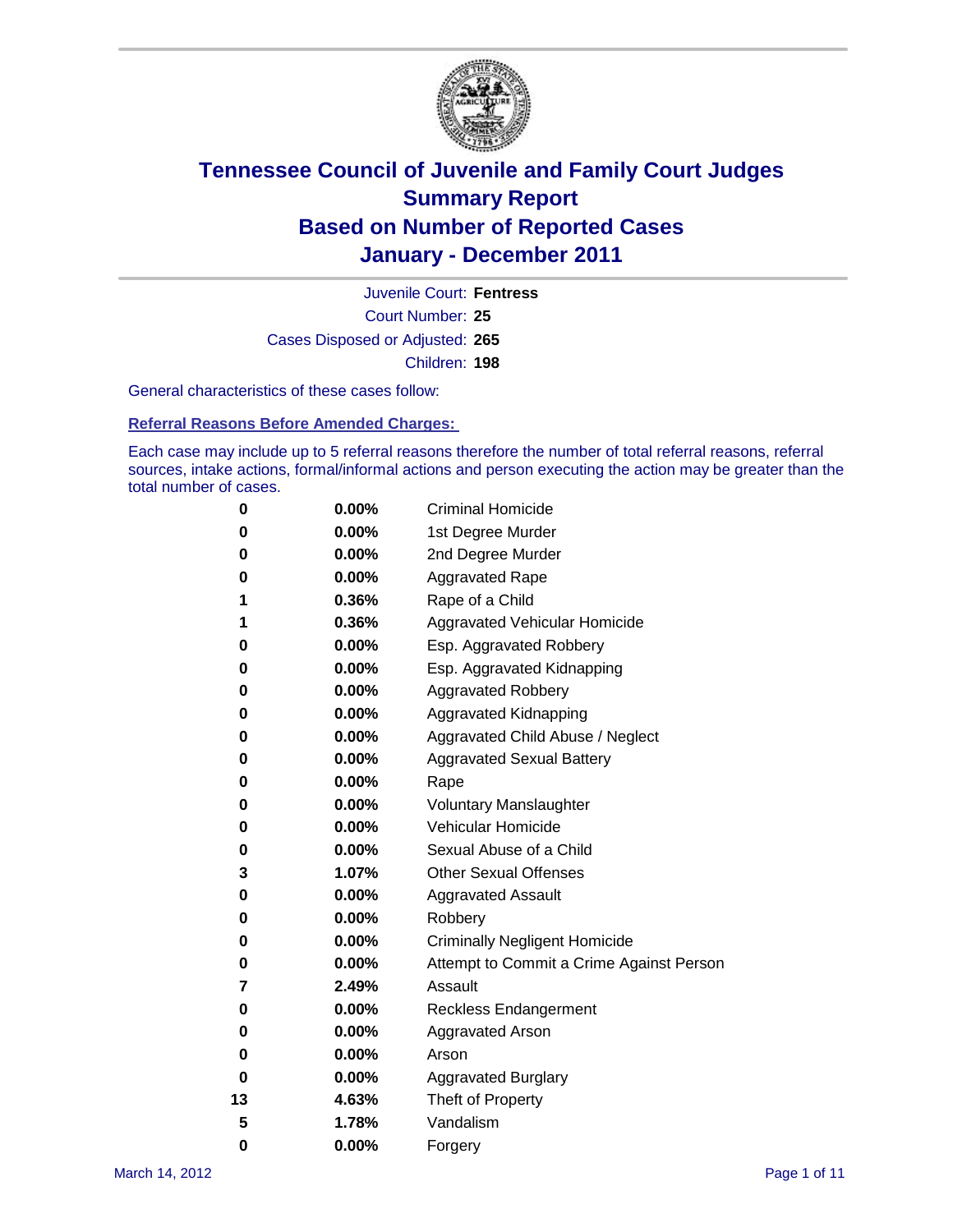

Court Number: **25** Juvenile Court: **Fentress** Cases Disposed or Adjusted: **265** Children: **198**

#### **Referral Reasons Before Amended Charges:**

Each case may include up to 5 referral reasons therefore the number of total referral reasons, referral sources, intake actions, formal/informal actions and person executing the action may be greater than the total number of cases.

| 0  | 0.00%  | <b>Worthless Checks</b>                                     |
|----|--------|-------------------------------------------------------------|
| 1  | 0.36%  | Illegal Possession / Fraudulent Use of Credit / Debit Cards |
| 4  | 1.42%  | <b>Burglary</b>                                             |
| 0  | 0.00%  | Unauthorized Use of a Vehicle                               |
| 0  | 0.00%  | <b>Cruelty to Animals</b>                                   |
| 0  | 0.00%  | Sale of Controlled Substances                               |
| 1  | 0.36%  | <b>Other Drug Offenses</b>                                  |
| 7  | 2.49%  | <b>Possession of Controlled Substances</b>                  |
| 0  | 0.00%  | <b>Criminal Attempt</b>                                     |
| 0  | 0.00%  | Carrying Weapons on School Property                         |
| 2  | 0.71%  | Unlawful Carrying / Possession of a Weapon                  |
| 0  | 0.00%  | <b>Evading Arrest</b>                                       |
| 0  | 0.00%  | Escape                                                      |
| 1  | 0.36%  | Driving Under Influence (DUI)                               |
| 4  | 1.42%  | Possession / Consumption of Alcohol                         |
| 0  | 0.00%  | Resisting Stop, Frisk, Halt, Arrest or Search               |
| 0  | 0.00%  | <b>Aggravated Criminal Trespass</b>                         |
| 0  | 0.00%  | Harassment                                                  |
| 0  | 0.00%  | Failure to Appear                                           |
| 0  | 0.00%  | Filing a False Police Report                                |
| 0  | 0.00%  | Criminal Impersonation                                      |
| 2  | 0.71%  | <b>Disorderly Conduct</b>                                   |
| 0  | 0.00%  | <b>Criminal Trespass</b>                                    |
| 0  | 0.00%  | <b>Public Intoxication</b>                                  |
| 0  | 0.00%  | Gambling                                                    |
| 32 | 11.39% | <b>Traffic</b>                                              |
| 0  | 0.00%  | <b>Local Ordinances</b>                                     |
| 1  | 0.36%  | Violation of Wildlife Regulations                           |
| 0  | 0.00%  | Contempt of Court                                           |
| 0  | 0.00%  | Violation of Probation                                      |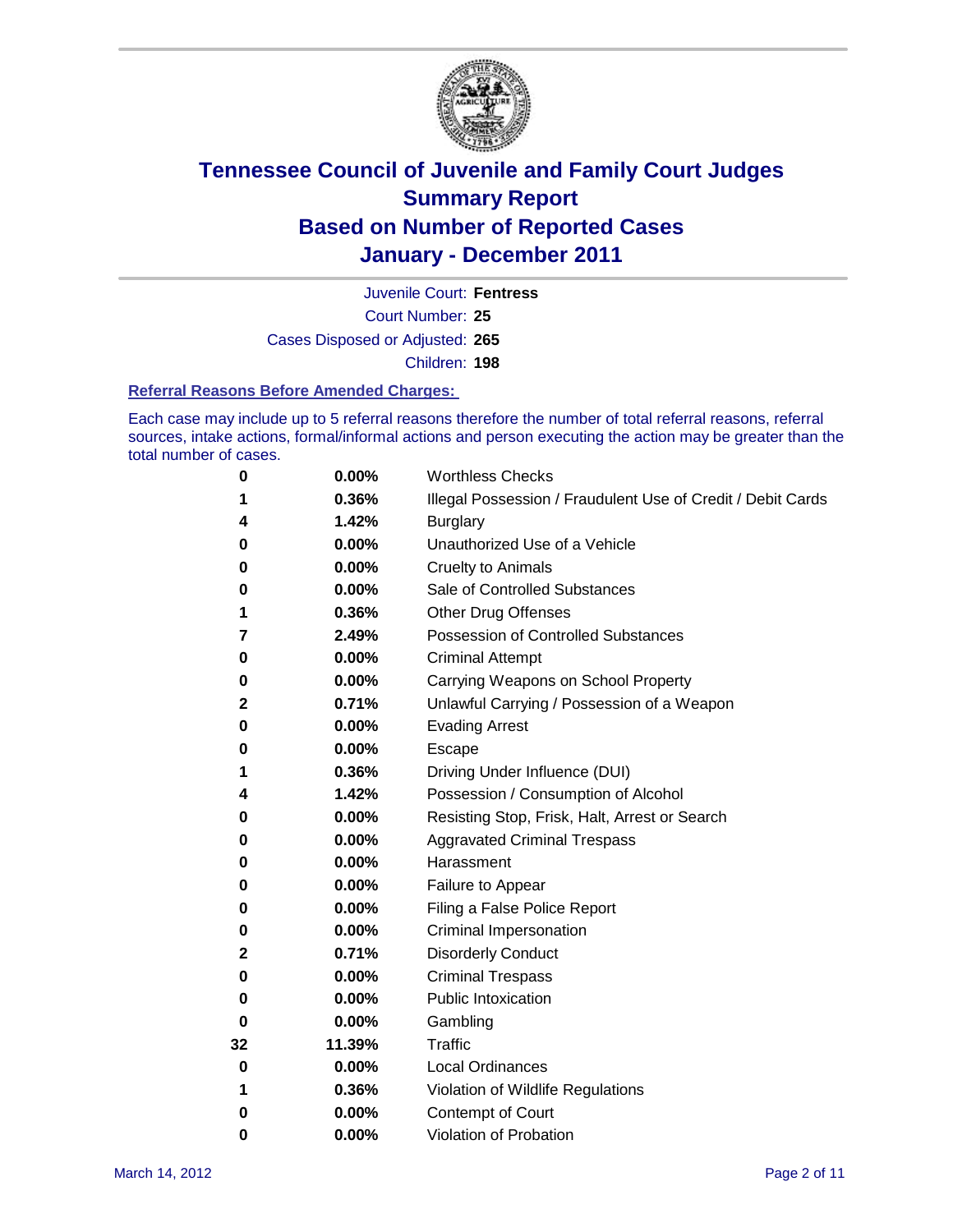

Court Number: **25** Juvenile Court: **Fentress** Cases Disposed or Adjusted: **265** Children: **198**

#### **Referral Reasons Before Amended Charges:**

Each case may include up to 5 referral reasons therefore the number of total referral reasons, referral sources, intake actions, formal/informal actions and person executing the action may be greater than the total number of cases.

| 1            | 0.36%   | <b>Violation of Aftercare</b>          |
|--------------|---------|----------------------------------------|
| 19           | 6.76%   | <b>Unruly Behavior</b>                 |
| 91           | 32.38%  | Truancy                                |
|              | 0.36%   | In-State Runaway                       |
|              | 0.36%   | Out-of-State Runaway                   |
| 44           | 15.66%  | Possession of Tobacco Products         |
| 10           | 3.56%   | Violation of a Valid Court Order       |
| $\mathbf{2}$ | 0.71%   | <b>Violation of Curfew</b>             |
| 0            | 0.00%   | <b>Sexually Abused Child</b>           |
| 0            | 0.00%   | <b>Physically Abused Child</b>         |
|              | 0.36%   | Dependency / Neglect                   |
| 0            | 0.00%   | <b>Termination of Parental Rights</b>  |
| 0            | 0.00%   | <b>Violation of Pretrial Diversion</b> |
| 0            | 0.00%   | Violation of Informal Adjustment       |
| 26           | 9.25%   | <b>Judicial Review</b>                 |
| 0            | 0.00%   | <b>Administrative Review</b>           |
| 0            | 0.00%   | <b>Foster Care Review</b>              |
| 0            | 0.00%   | Custody                                |
| 0            | 0.00%   | Visitation                             |
| 0            | 0.00%   | Paternity / Legitimation               |
| 0            | 0.00%   | <b>Child Support</b>                   |
| 0            | 0.00%   | <b>Request for Medical Treatment</b>   |
| 0            | 0.00%   | <b>Consent to Marry</b>                |
| $\bf{0}$     | 0.00%   | Other                                  |
| 281          | 100.00% | <b>Total Referrals</b>                 |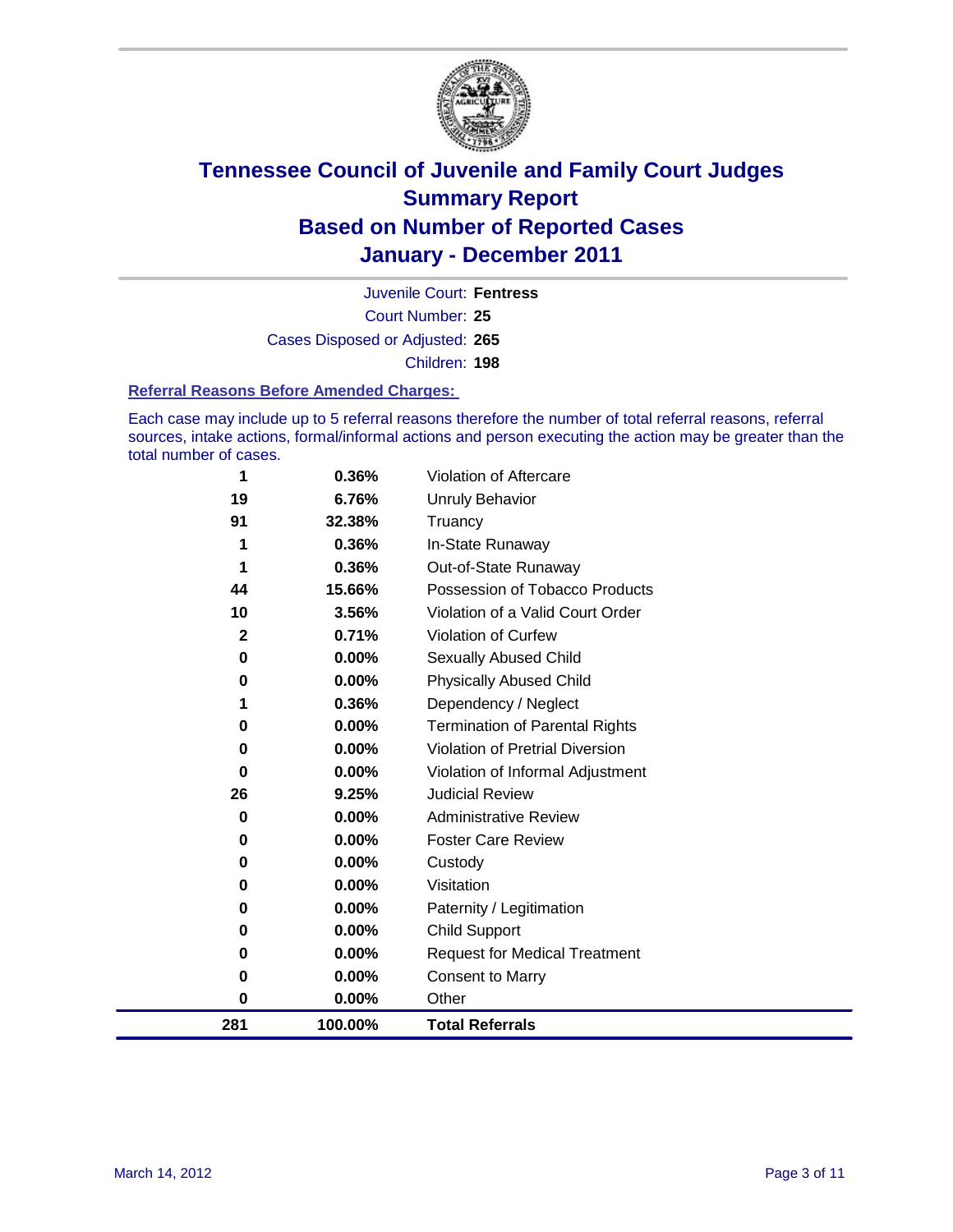

| 281                             | 100.00%                  | <b>Total Referral Sources</b>     |  |
|---------------------------------|--------------------------|-----------------------------------|--|
| 0                               | 0.00%                    | Other                             |  |
| 0                               | 0.00%                    | Unknown                           |  |
| 0                               | 0.00%                    | Hospital                          |  |
| 0                               | 0.00%                    | Child & Parent                    |  |
| $\mathbf{2}$                    | 0.71%                    | Victim                            |  |
| 0                               | 0.00%                    | <b>Other Court</b>                |  |
| 1                               | 0.36%                    | Social Agency                     |  |
| 3                               | 1.07%                    | <b>Court Staff</b>                |  |
| 0                               | 0.00%                    | <b>District Attorney's Office</b> |  |
| 0                               | 0.00%                    | <b>Other State Department</b>     |  |
| 12                              | 4.27%                    | <b>DCS</b>                        |  |
| 0                               | 0.00%                    | <b>CSA</b>                        |  |
| 172                             | 61.21%                   | School                            |  |
| 0                               | 0.00%                    | Self                              |  |
| $\mathbf{2}$                    | 0.71%                    | <b>Relatives</b>                  |  |
| 8                               | 2.85%                    | Parents                           |  |
| 81                              | 28.83%                   | Law Enforcement                   |  |
| <b>Referral Sources: 1</b>      |                          |                                   |  |
|                                 |                          | Children: 198                     |  |
| Cases Disposed or Adjusted: 265 |                          |                                   |  |
|                                 | Court Number: 25         |                                   |  |
|                                 | Juvenile Court: Fentress |                                   |  |
|                                 |                          |                                   |  |

### **Age of Child at Referral: 2**

| 198 | 100.00% | <b>Total Child Count</b> |
|-----|---------|--------------------------|
| 0   | 0.00%   | Unknown                  |
| 0   | 0.00%   | Ages 19 and Over         |
| 47  | 23.74%  | Ages 17 through 18       |
| 85  | 42.93%  | Ages 15 through 16       |
| 36  | 18.18%  | Ages 13 through 14       |
| 10  | 5.05%   | Ages 11 through 12       |
| 20  | 10.10%  | Ages 10 and Under        |
|     |         |                          |

<sup>1</sup> If different than number of Referral Reasons (281), verify accuracy of your court's data.

<sup>2</sup> One child could be counted in multiple categories, verify accuracy of your court's data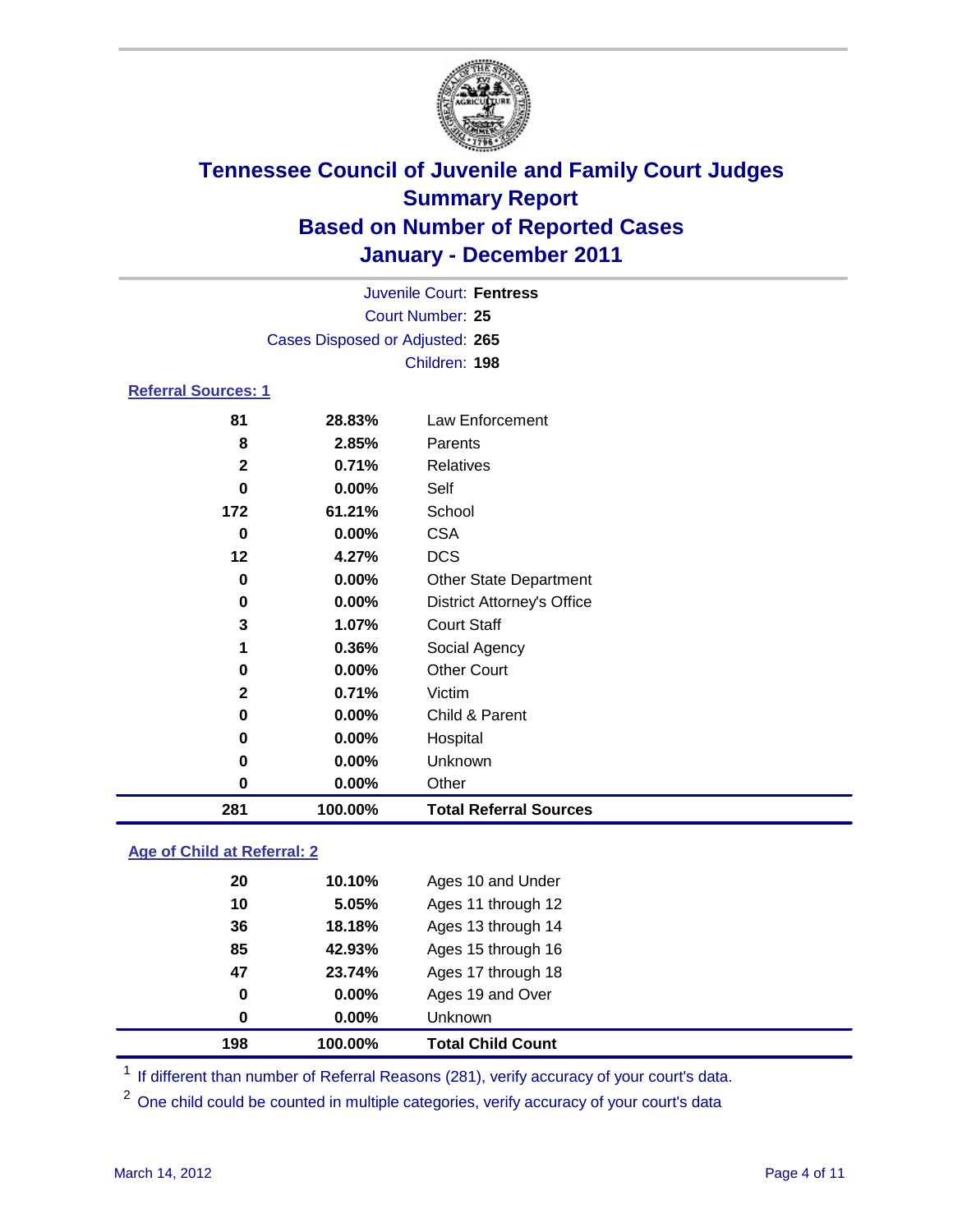

| Juvenile Court: Fentress                |                                 |                          |  |  |
|-----------------------------------------|---------------------------------|--------------------------|--|--|
| <b>Court Number: 25</b>                 |                                 |                          |  |  |
|                                         | Cases Disposed or Adjusted: 265 |                          |  |  |
|                                         |                                 | Children: 198            |  |  |
| Sex of Child: 1                         |                                 |                          |  |  |
| 121                                     | 61.11%                          | Male                     |  |  |
| 77                                      | 38.89%                          | Female                   |  |  |
| $\mathbf 0$                             | 0.00%                           | Unknown                  |  |  |
| 198                                     | 100.00%                         | <b>Total Child Count</b> |  |  |
| Race of Child: 1                        |                                 |                          |  |  |
| 190                                     | 95.96%                          | White                    |  |  |
| $\overline{7}$                          | 3.54%                           | African American         |  |  |
| 0                                       | 0.00%                           | Native American          |  |  |
| 0                                       | 0.00%                           | Asian                    |  |  |
| 1                                       | 0.51%                           | Mixed                    |  |  |
| 0                                       | 0.00%                           | Unknown                  |  |  |
| 198                                     | 100.00%                         | <b>Total Child Count</b> |  |  |
| <b>Hispanic Origin: 1</b>               |                                 |                          |  |  |
| 1                                       | 0.51%                           | Yes                      |  |  |
| 197                                     | 99.49%                          | <b>No</b>                |  |  |
| $\mathbf 0$                             | 0.00%                           | Unknown                  |  |  |
| 198                                     | 100.00%                         | <b>Total Child Count</b> |  |  |
| <b>School Enrollment of Children: 1</b> |                                 |                          |  |  |
| 197                                     | 99.49%                          | Yes                      |  |  |
| 1                                       | 0.51%                           | No                       |  |  |
| 0                                       | 0.00%                           | Unknown                  |  |  |
| 198                                     | 100.00%                         | <b>Total Child Count</b> |  |  |

One child could be counted in multiple categories, verify accuracy of your court's data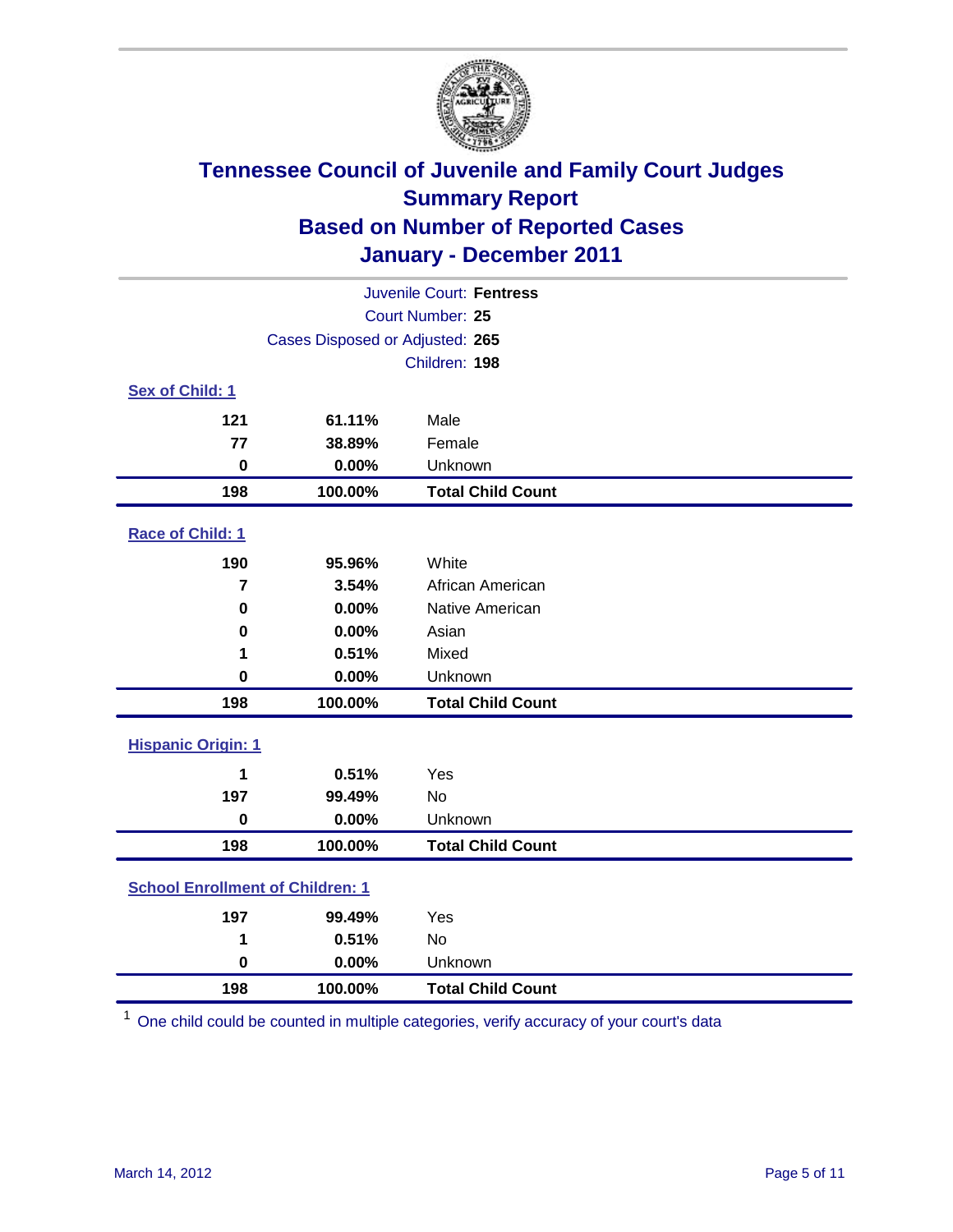

Court Number: **25** Juvenile Court: **Fentress** Cases Disposed or Adjusted: **265** Children: **198**

### **Living Arrangement of Child at Time of Referral: 1**

| 1            | 0.51%    | Other                        |
|--------------|----------|------------------------------|
|              |          |                              |
| 0            | $0.00\%$ | Unknown                      |
| $\mathbf{2}$ | 1.01%    | Independent                  |
| 0            | $0.00\%$ | In an Institution            |
| 0            | $0.00\%$ | In a Residential Center      |
| $\mathbf{2}$ | 1.01%    | In a Group Home              |
| 0            | $0.00\%$ | With Foster Family           |
| 4            | 2.02%    | With Adoptive Parents        |
| 15           | 7.58%    | <b>With Relatives</b>        |
| 13           | 6.57%    | <b>With Father</b>           |
| 63           | 31.82%   | With Mother                  |
| 8            | 4.04%    | With Mother and Stepfather   |
| 1            | 0.51%    | With Father and Stepmother   |
| 89           | 44.95%   | With Both Biological Parents |
|              |          |                              |

#### **Type of Detention: 2**

| 265      | 100.00%  | <b>Total Detention Count</b> |
|----------|----------|------------------------------|
| 0        | 0.00%    | Other                        |
| 264      | 99.62%   | Does Not Apply               |
| $\bf{0}$ | $0.00\%$ | <b>Unknown</b>               |
| 0        | 0.00%    | <b>Psychiatric Hospital</b>  |
| 0        | 0.00%    | Jail - No Separation         |
| 0        | $0.00\%$ | Jail - Partial Separation    |
| 0        | $0.00\%$ | Jail - Complete Separation   |
| 1        | 0.38%    | Juvenile Detention Facility  |
| 0        | $0.00\%$ | Non-Secure Placement         |
|          |          |                              |

<sup>1</sup> One child could be counted in multiple categories, verify accuracy of your court's data

<sup>2</sup> If different than number of Cases (265) verify accuracy of your court's data.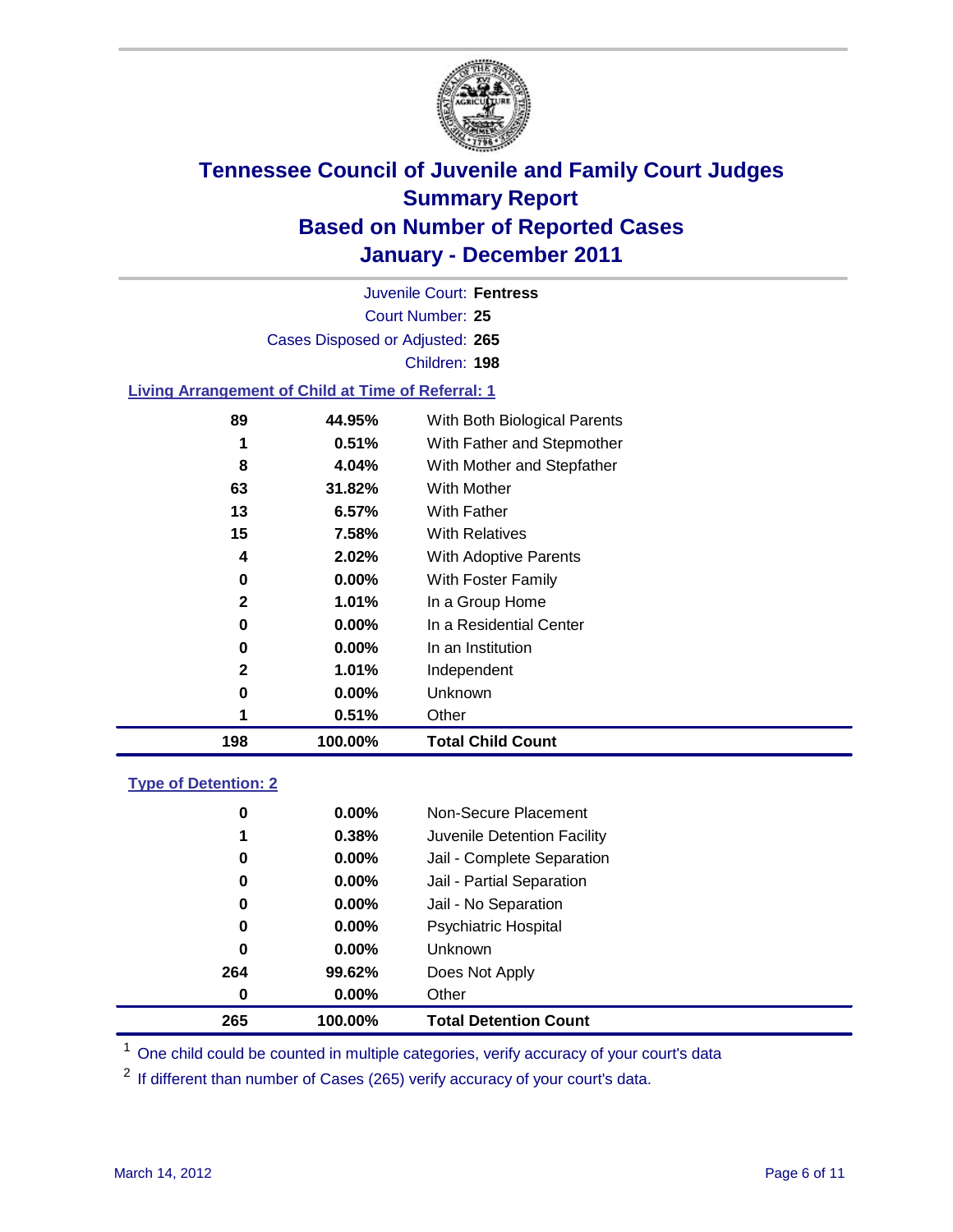

|                                                    | Juvenile Court: Fentress        |                                      |  |  |  |
|----------------------------------------------------|---------------------------------|--------------------------------------|--|--|--|
|                                                    | Court Number: 25                |                                      |  |  |  |
|                                                    | Cases Disposed or Adjusted: 265 |                                      |  |  |  |
|                                                    |                                 | Children: 198                        |  |  |  |
| <b>Placement After Secure Detention Hearing: 1</b> |                                 |                                      |  |  |  |
| $\pmb{0}$                                          | 0.00%                           | Returned to Prior Living Arrangement |  |  |  |
| 1                                                  | 0.38%                           | Juvenile Detention Facility          |  |  |  |
| 0                                                  | 0.00%                           | Jail                                 |  |  |  |
| 0                                                  | 0.00%                           | Shelter / Group Home                 |  |  |  |
| 0                                                  | 0.00%                           | Foster Family Home                   |  |  |  |
| $\bf{0}$                                           | 0.00%                           | <b>Psychiatric Hospital</b>          |  |  |  |
| 0                                                  | 0.00%                           | Unknown                              |  |  |  |
| 264                                                | 99.62%                          | Does Not Apply                       |  |  |  |
| $\bf{0}$                                           | 0.00%                           | Other                                |  |  |  |
| 265                                                | 100.00%                         | <b>Total Placement Count</b>         |  |  |  |
| <b>Intake Actions: 2</b>                           |                                 |                                      |  |  |  |
|                                                    |                                 |                                      |  |  |  |
| 184                                                | 65.48%                          | <b>Petition Filed</b>                |  |  |  |
| $\bf{0}$                                           | 0.00%                           | <b>Motion Filed</b>                  |  |  |  |
| 71                                                 | 25.27%                          | <b>Citation Processed</b>            |  |  |  |
| $\bf{0}$                                           | 0.00%                           | Notification of Paternity Processed  |  |  |  |
| 26                                                 | 9.25%                           | Scheduling of Judicial Review        |  |  |  |
| 0                                                  | 0.00%                           | Scheduling of Administrative Review  |  |  |  |
| 0                                                  | 0.00%                           | Scheduling of Foster Care Review     |  |  |  |
| $\bf{0}$                                           | 0.00%                           | Unknown                              |  |  |  |
| 0                                                  | 0.00%                           | Does Not Apply                       |  |  |  |
| 0                                                  | 0.00%                           | Other                                |  |  |  |
| 281                                                | 100.00%                         | <b>Total Intake Count</b>            |  |  |  |

<sup>1</sup> If different than number of Cases (265) verify accuracy of your court's data.

<sup>2</sup> If different than number of Referral Reasons (281), verify accuracy of your court's data.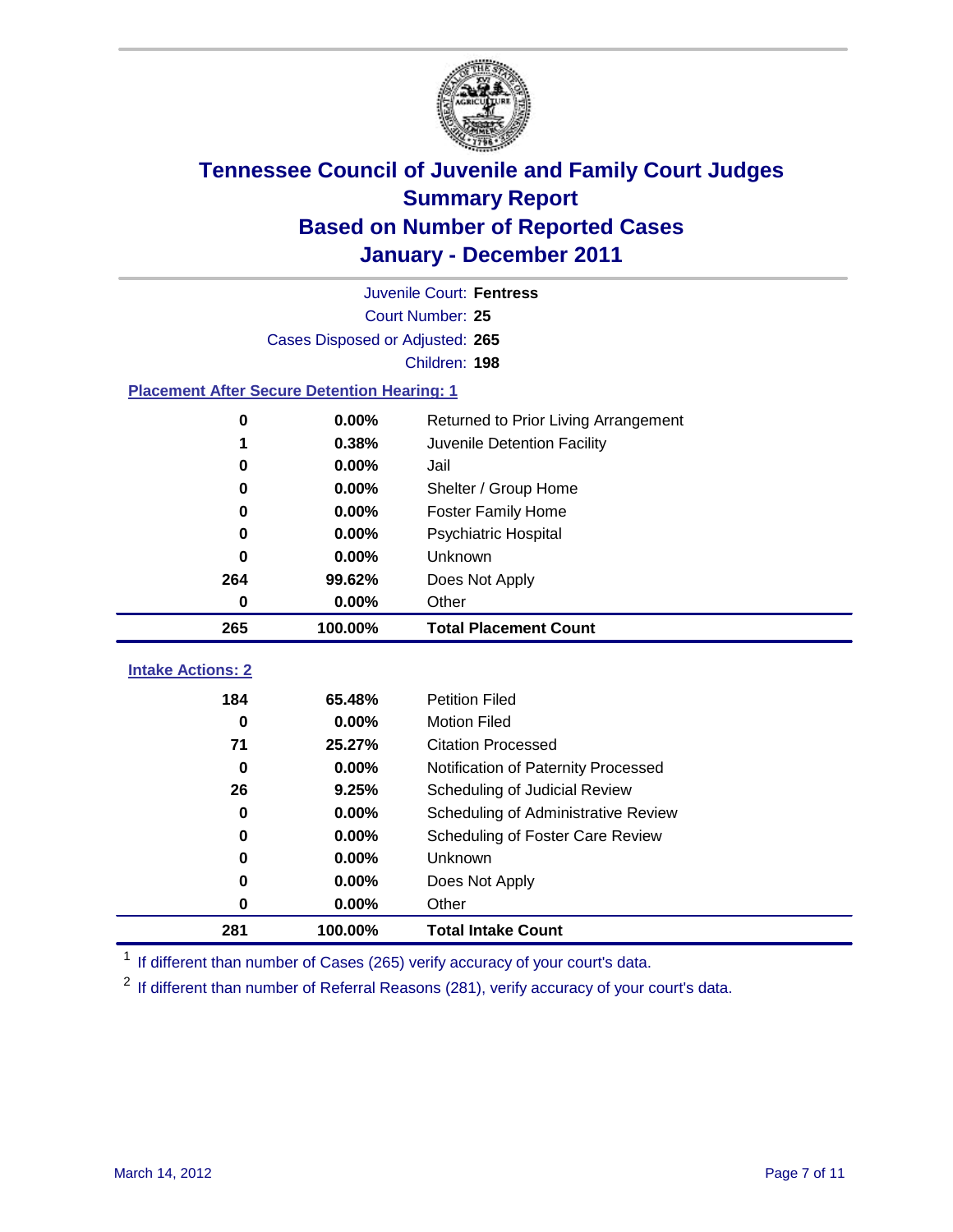

Court Number: **25** Juvenile Court: **Fentress** Cases Disposed or Adjusted: **265** Children: **198**

#### **Last Grade Completed by Child: 1**

| 0                                       | 0.00%   | Too Young for School         |
|-----------------------------------------|---------|------------------------------|
| 0                                       | 0.00%   | Preschool                    |
| 0                                       | 0.00%   | Kindergarten                 |
| 9                                       | 4.55%   | 1st Grade                    |
| 4                                       | 2.02%   | 2nd Grade                    |
| $\mathbf{2}$                            | 1.01%   | 3rd Grade                    |
| 7                                       | 3.54%   | 4th Grade                    |
| 10                                      | 5.05%   | 5th Grade                    |
| 11                                      | 5.56%   | 6th Grade                    |
| 16                                      | 8.08%   | 7th Grade                    |
| 11                                      | 5.56%   | 8th Grade                    |
| 21                                      | 10.61%  | 9th Grade                    |
| 72                                      | 36.36%  | 10th Grade                   |
| 34                                      | 17.17%  | 11th Grade                   |
| 1                                       | 0.51%   | 12th Grade                   |
| 0                                       | 0.00%   | Non-Graded Special Ed        |
| 0                                       | 0.00%   | <b>GED</b>                   |
| 0                                       | 0.00%   | Graduated                    |
| 0                                       | 0.00%   | <b>Never Attended School</b> |
| 0                                       | 0.00%   | Unknown                      |
| 0                                       | 0.00%   | Other                        |
| 198                                     | 100.00% | <b>Total Child Count</b>     |
| <b>Enrolled in Special Education: 1</b> |         |                              |

| 198             | 100.00%  | <b>Total Child Count</b> |
|-----------------|----------|--------------------------|
| $\bf{0}$        | $0.00\%$ | <b>Unknown</b>           |
| 172             | 86.87%   | No.                      |
| 26              | 13.13%   | Yes                      |
| --------------- | .        |                          |

One child could be counted in multiple categories, verify accuracy of your court's data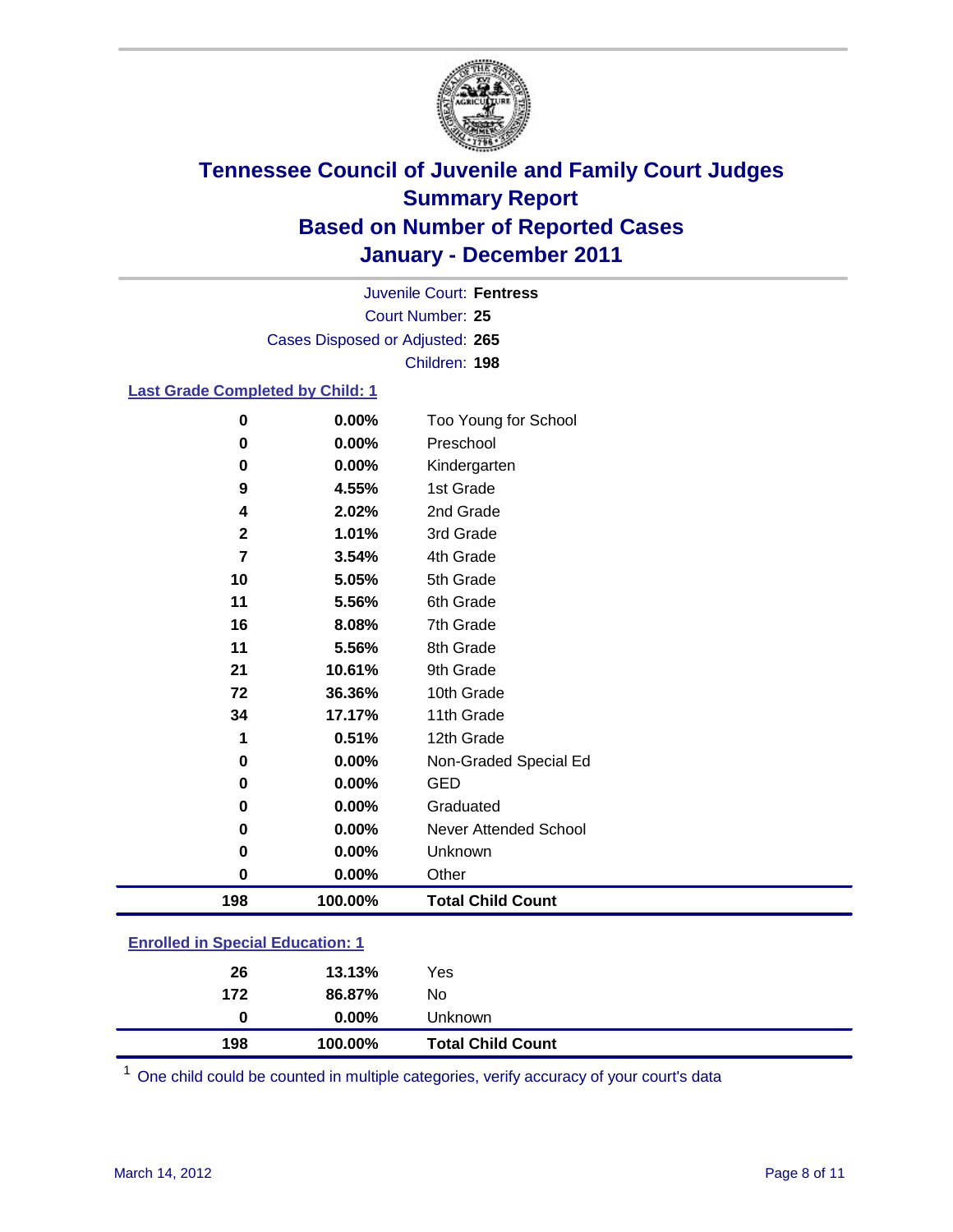

|     | Juvenile Court: Fentress        |                           |  |  |  |
|-----|---------------------------------|---------------------------|--|--|--|
|     | Court Number: 25                |                           |  |  |  |
|     | Cases Disposed or Adjusted: 265 |                           |  |  |  |
|     | Children: 198                   |                           |  |  |  |
|     | <b>Action Executed By: 1</b>    |                           |  |  |  |
| 275 | 97.86%                          | Judge                     |  |  |  |
| 0   | 0.00%                           | Magistrate                |  |  |  |
| 6   | 2.14%                           | <b>YSO</b>                |  |  |  |
| 0   | 0.00%                           | Other                     |  |  |  |
| 0   | 0.00%                           | Unknown                   |  |  |  |
| 281 | 100.00%                         | <b>Total Action Count</b> |  |  |  |

### **Formal / Informal Actions: 1**

| 9        | 3.20%    | Dismissed                                        |
|----------|----------|--------------------------------------------------|
| 0        | $0.00\%$ | Retired / Nolle Prosequi                         |
| 33       | 11.74%   | <b>Complaint Substantiated Delinquent</b>        |
| 164      | 58.36%   | <b>Complaint Substantiated Status Offender</b>   |
| 0        | $0.00\%$ | <b>Complaint Substantiated Dependent/Neglect</b> |
| 0        | $0.00\%$ | <b>Complaint Substantiated Abused</b>            |
| $\bf{0}$ | $0.00\%$ | <b>Complaint Substantiated Mentally III</b>      |
| 22       | 7.83%    | Informal Adjustment                              |
| 26       | 9.25%    | <b>Pretrial Diversion</b>                        |
| 0        | $0.00\%$ | <b>Transfer to Adult Court Hearing</b>           |
| 1        | 0.36%    | Charges Cleared by Transfer to Adult Court       |
|          | 0.36%    | <b>Special Proceeding</b>                        |
| 25       | 8.90%    | <b>Review Concluded</b>                          |
| 0        | $0.00\%$ | Case Held Open                                   |
| 0        | $0.00\%$ | Other                                            |
| 0        | $0.00\%$ | Unknown                                          |
| 281      | 100.00%  | <b>Total Action Count</b>                        |

<sup>1</sup> If different than number of Referral Reasons (281), verify accuracy of your court's data.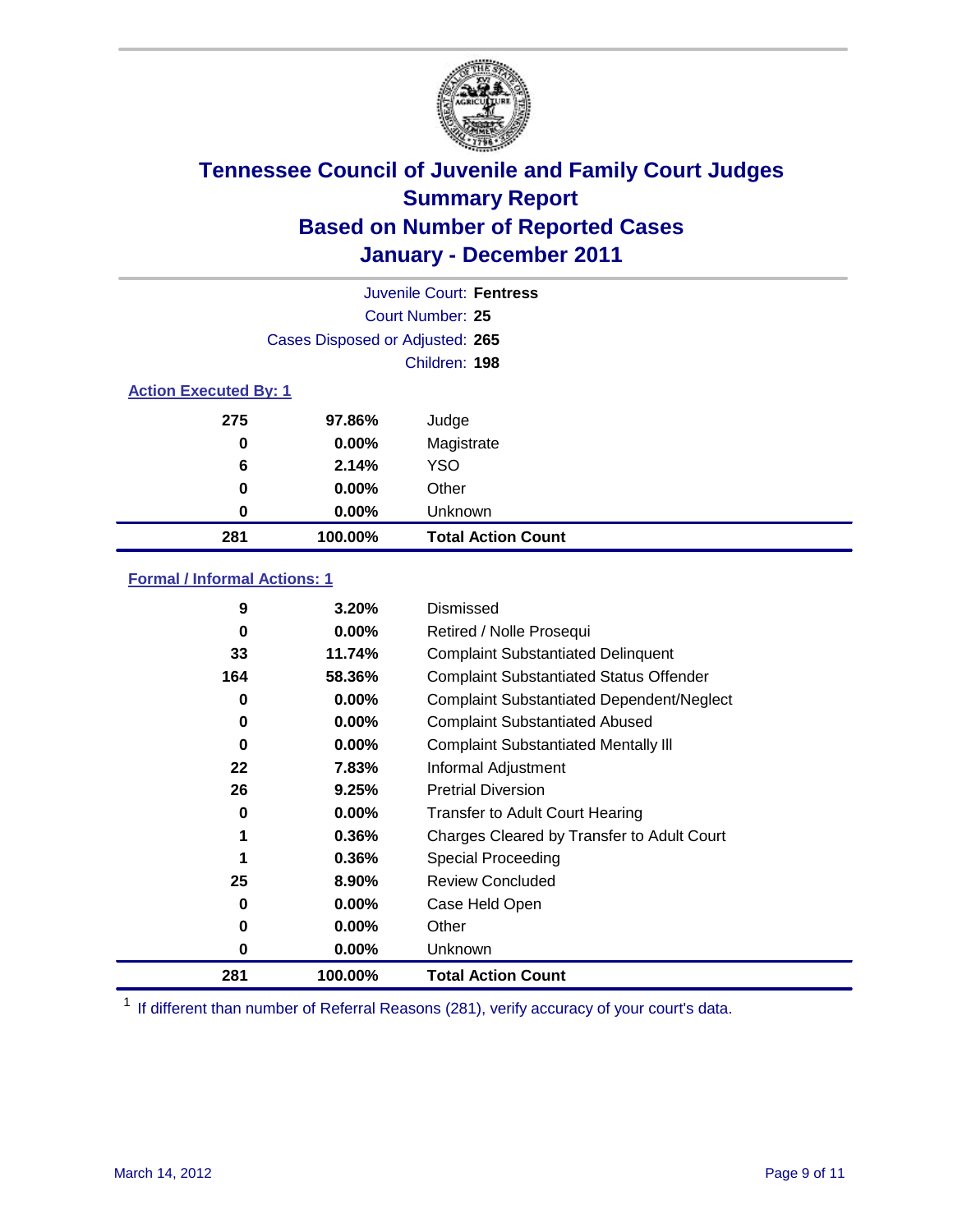

|                       |                                 | Juvenile Court: Fentress                              |
|-----------------------|---------------------------------|-------------------------------------------------------|
|                       |                                 | <b>Court Number: 25</b>                               |
|                       | Cases Disposed or Adjusted: 265 |                                                       |
|                       |                                 | Children: 198                                         |
| <b>Case Outcomes:</b> |                                 | There can be multiple outcomes for one child or case. |
| 10                    | 3.06%                           | <b>Case Dismissed</b>                                 |
| 0                     | 0.00%                           | Case Retired or Nolle Prosequi                        |
| 4                     | 1.22%                           | Warned / Counseled                                    |
| 82                    | 25.08%                          | <b>Held Open For Review</b>                           |
| 0                     | 0.00%                           | Supervision / Probation to Juvenile Court             |
| 1                     | 0.31%                           | <b>Probation to Parents</b>                           |
| 48                    | 14.68%                          | Referral to Another Entity for Supervision / Service  |
| 1                     | 0.31%                           | Referred for Mental Health Counseling                 |
| 9                     | 2.75%                           | Referred for Alcohol and Drug Counseling              |
| 0                     | 0.00%                           | <b>Referred to Alternative School</b>                 |
| 0                     | 0.00%                           | Referred to Private Child Agency                      |
| 0                     | 0.00%                           | Referred to Defensive Driving School                  |
| 0                     | 0.00%                           | Referred to Alcohol Safety School                     |
| 0                     | 0.00%                           | Referred to Juvenile Court Education-Based Program    |
| 3                     | 0.92%                           | Driver's License Held Informally                      |
| 0                     | 0.00%                           | <b>Voluntary Placement with DMHMR</b>                 |
| 0                     | 0.00%                           | <b>Private Mental Health Placement</b>                |
| 0                     | 0.00%                           | <b>Private MR Placement</b>                           |
| 0                     | 0.00%                           | Placement with City/County Agency/Facility            |
| 0                     | 0.00%                           | Placement with Relative / Other Individual            |
| 9                     | 2.75%                           | Fine                                                  |
| 24                    | 7.34%                           | <b>Public Service</b>                                 |
| 3                     | 0.92%                           | Restitution                                           |
| 1                     | 0.31%                           | <b>Runaway Returned</b>                               |
| 0                     | 0.00%                           | No Contact Order                                      |
| 0                     | 0.00%                           | Injunction Other than No Contact Order                |
| 1                     | 0.31%                           | <b>House Arrest</b>                                   |
| 0                     | 0.00%                           | <b>Court Defined Curfew</b>                           |
| 0                     | 0.00%                           | Dismissed from Informal Adjustment                    |
| 0                     | 0.00%                           | <b>Dismissed from Pretrial Diversion</b>              |
| 12                    | 3.67%                           | Released from Probation                               |
| 1                     | 0.31%                           | <b>Transferred to Adult Court</b>                     |
| 0                     | $0.00\%$                        | <b>DMHMR Involuntary Commitment</b>                   |